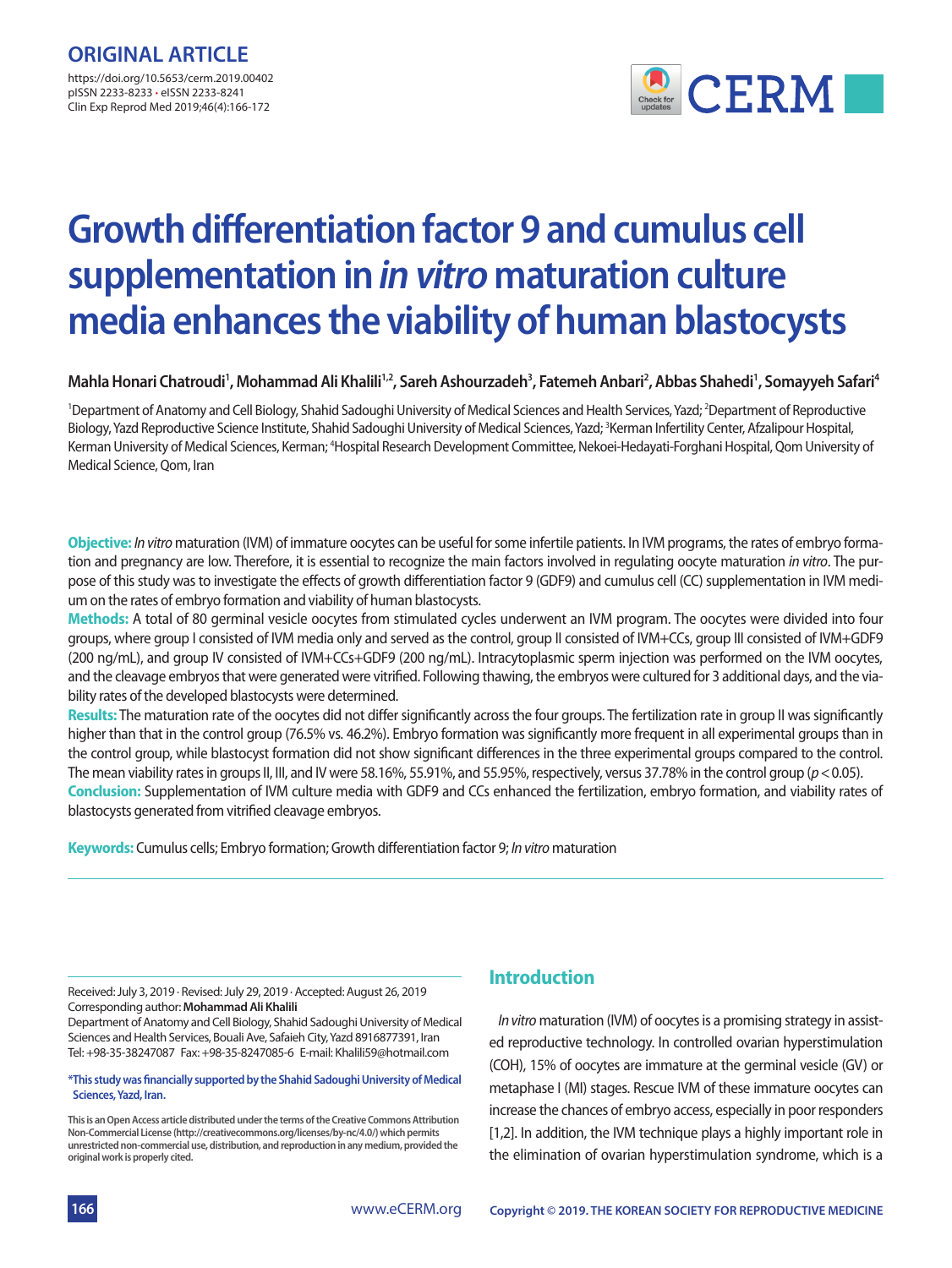

possible side effect of gonadotropin stimulation in patients with polycystic ovary syndrome (PCOS) [3,4]. Oocytes have the ability to influence gene expression in cumulus cells (CCs) and mural cells, even in the presence of follicle-stimulating hormone (FSH), which indicates that the intracellular behavior of CCs is affected by their close relationship with the oocyte [5].

Although the quality of the oocyte largely determines the quality of the generated embryo, changes in the microenvironment of *in vitro* culture also affects embryonic development [6,7]. In recent years, advances have been made in using CCs and growth factors to enhance the developmental competence of oocytes [8]. Zhu et al. [9] showed that co-culture of immature oocytes with CCs increased the possibility of polar body exclusion to 10% within 24 hours. However, they reported that the rate of embryo formation in these oocytes was still low. Previous studies have attempted to assess the effects of growth factors on embryonic development. Growth differentiation factor 9 (GDF9) is one of these growth factors, and it is secreted from the human oocyte during primary follicular development [10]. This factor affects both the initial and the final stages of follicular growth. It is believed that the major biological functions of GDF9 in the ovaries include inducing the mitotic division of granulosa cells to suppress the FSH receptor expression those cells, as well as inducing the expression of kit ligand mRNA in granulosa cells [11]. In these cells, GDF9 is capable of inducing production of inhibin-β, which exerts paracrine control on inhibin production [12]. GDF9 is also able to stimulate the development of CCs under *in vivo* conditions and guides the production of hyaluronic acid-rich matrix during CC expansion [13]. It has also been shown that GDF9 is involved in the proliferation of the granulosa cells of the antral follicles prior to ovulation [14].

In recent studies, significant progress has been made in understanding the interaction between CCs and oocytes and the regulation of granulosa cells by oocytes [15,16]. Interactions between oocytes and granulosa cells are a way that the ovum controls granulosa cell function both before and after a sudden increase in luteinizing hormone (LH). In antral follicles, GV oocytes are the most notable regulator of CCs [15,17]. High levels of FSH during follicular culture alter the expression of certain compounds in CCs and are also associated with a decrease in anti-Müllerian hormone (AMH) levels [18]. It is believed that, to regulate the level of AMH secreted by the ovary, the levels of GDF9 and bone morphogenetic protein 15 (BMP15) rise, which reflects the response of the ovum to changes occurring in the cells of the cumulus [19]. CCs also play a vital role in meiosis *in vitro* [20]. One of the most important selection criteria for IVM is the morphology of the oocyte and the condition of the surrounding CCs in the cumulus-oocyte complex (COC), particularly the size and expansion of the CCs. Currently, insufficient information is available regarding the effect of growth factors on the development and quality of human embryos. In this study, we assessed the influence of GDF9 and CCs in IVM culture with human immature oocytes on the rates of maturation and fertilization, embryo formation, and the viability of blastocysts derived from frozen-thawed cleavage embryos.

#### **Methods**

#### **1.Ovarian hyperstimulation protocol**

Ovarian stimulation was performed using a combination of a gonadotropin-releasing hormone (GnRH) antagonist (Cetrotide; Merck Serono, Darmstadt, Germany) and FSH (Gonal-F; Serono, Geneva, Switzerland). Starting on the second day of the menstrual cycle, 150–225 IU/day of FSH was administered. When a follicle reached a size of 12–14 mm, GnRH antagonist injections were started, and continued until the follicle reached 17–18 mm. Recombinant human chorionic gonadotropin (Ovitrelle, Merck Serono, Germany) was then administered to trigger final maturation. Approximately 36 hours later, oocyte retrieval was performed using transvaginal ultrasonography-guided aspiration.

#### **2. GV oocyte collection**

CCs were removed by exposure to 80 IU/mL hyaluronidase (Sage, Pasadena, CA, USA) for 30 seconds and mechanical pipetting with Pasteur pipettes. After evaluation of the denuded oocytes, the immature oocytes that displayed a vesicular nucleus within the ooplasm and that lacked the first polar body were considered GV oocytes and candidates for IVM.

#### **3. Preparation of CCs in IVM medium**

This study utilized the cumulus masses of patients in the intracytoplasmic sperm injection (ICSI) program due to male factor infertility, tubal factor infertility, and infertility with unknown etiology. CCs from patients with PCOS, ovarian factor infertility, or endometriosis were excluded. First, the CCs were washed with Ham's F-10 medium containing 10% human serum albumin (HSA). Then, the cells were washed twice with Ham's F-10 medium, and the suspension concentration was set at 1,000,000 cells/mL. Then, 20 μL of the suspension of CCs and Ham's F-10 medium was dropped. After 30 minutes, the droplet of the suspension was replaced with maturation medium, supplemented with 75 mIU/mL FSH and 75 mIU/mL LH (Ferring Pharmaceuticals, Suffern, NY, USA) at 37°C and 5% CO<sub>2</sub>.

#### **4. Study design**

A total of 80 GV oocytes were equally assigned to four groups (three experimental and one control) as follows: group I, GV oocytes cultured in droplets of IVM media (control); group II, GV oocytes cultured in IVM medium+CCs; group III, GV oocytes cultured in IVM medium supplemented with 200 ng/mL GDF9; group IV, GV oocytes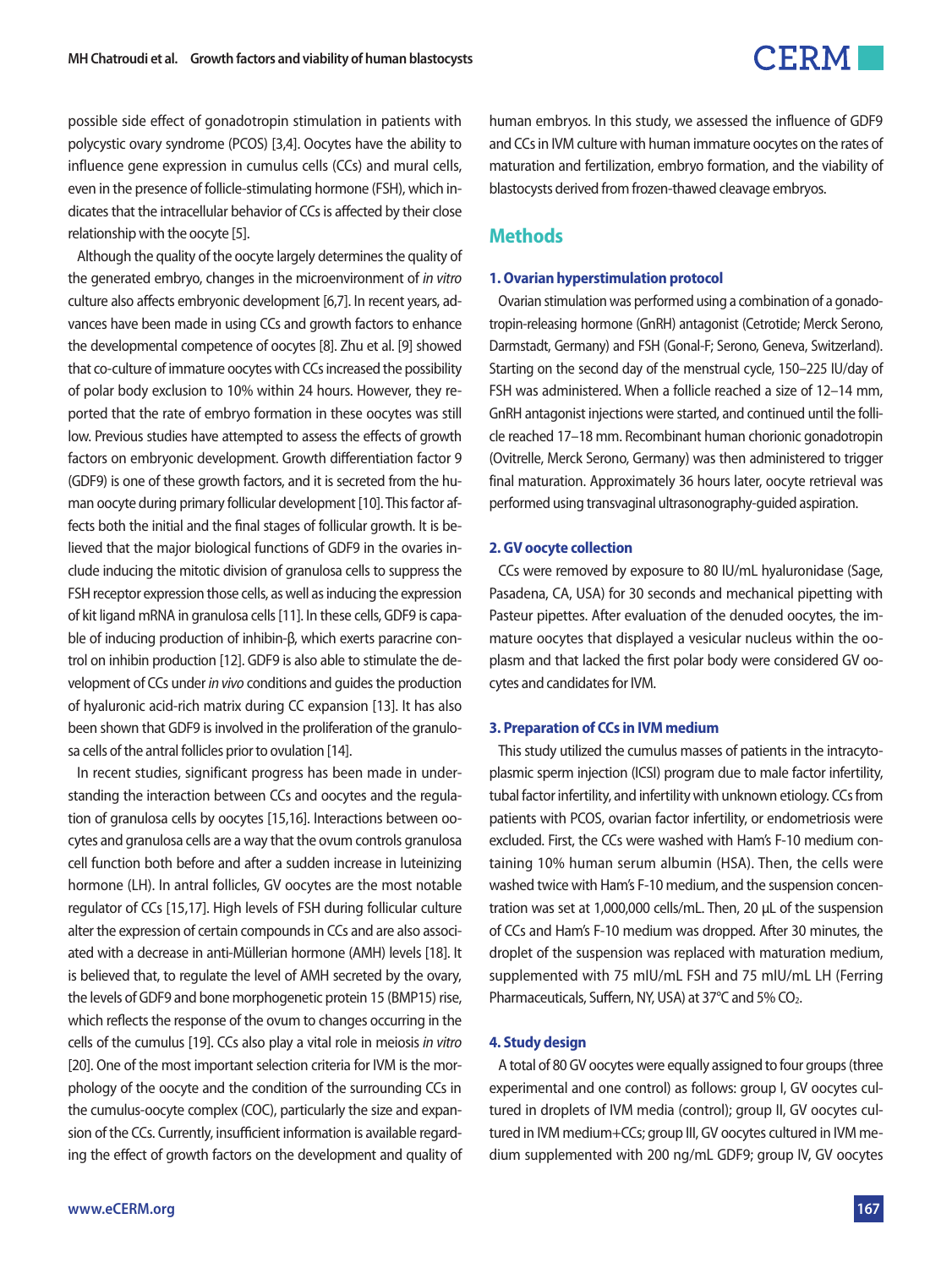cultured in droplets of IVM medium+CCs+200 ng/mL GDF9. The oocytes in all groups were incubated under IVM conditions at 37°C and  $5\%$  CO<sub>2</sub> for 24 hours.

#### **5. ICSI technique and fertilization assessment**

Each *in vitro*-matured oocyte was microinjected with a spermatozoon from the patient's husband. Fertilization was evaluated after 16 to 18 hours had elapsed post-ICSI. If two pronuclei were seen, the fertilized oocytes were cultured in fresh cleavage media (G1, Vitrolife, Kungsbacka, Sweden) for 2 days. The embryos were evaluated according to laboratory protocols and the top-quality embryos in the cleavage stage were vitrified.

#### **6. Cryopreservation and thawing of embryos**

The embryos were cryopreserved using the vitrification method that has been described in existing literature [21]. We used a handmade medium based on Al-Hassani's protocol. First, each embryo was exposed to an equilibration solution consisting of 7.5% ethylene glycol (EG; Sigma-Aldrich, Steinheim, Germany) and 7.5% dimethyl sulfoxide (DMSO, Sigma-Aldrich) in Ham's F-10 medium supplemented with 20% HSA for 5–15 minutes at room temperature. Each embryo was then exposed to a vitrification solution (15% EG, 15% DMSO, 0.5 M sucrose; Merck, Darmstadt, Germany) in Ham's F-10 medium supplemented with 20% HSA for about 45 to 60 seconds. Next, each embryo was placed on a cryotop sheet and immersed in liquid nitrogen (LN2).

To warm the embryos, the Cryotops were removed from the  $LN<sub>2</sub>$ and placed into a thawing solution (1 M sucrose) for 60 seconds at 37ºC. Then, the embryos were transferred to a dilution solution of 0.5 M sucrose for 3 minutes, then to another dilution solution of 0.25 M sucrose at room temperature. In the final step, the embryos were transferred into a washing solution and remained there for 5 minutes. At this time, the embryos were ready to be transferred to the G1 or G2 media, depending on the stage of growth. The embryos were cultured until reaching the blastocyst stage.

#### **7. Propidium iodide/Hoechst staining**

The blastocysts were rinsed three times in a pre-warmed phosphate-buffered saline (PBS) medium. Then, they were placed in 20 μL of propidium iodide (P 4127, 300 μg/mL PBS) and Hoechst solution (H 33258, 5 μg/mL PBS) for 30 minutes in the dark. They were washed several times in PBS and placed in small drops of glycerol. The embryos were viewed with an Olympus BX51 fluorescence microscope (Tokyo, Japan). If the cells appeared blue, they were considered alive; if red, they were considered dead (late apoptotic and necrotic cells).

#### **8. Statistical analysis**

Data were analyzed using IBM SPSS ver. 21.0 (IBM Corp., Armonk, NY, USA). The similarity between the study groups was assessed using one-way analysis of variance. The chi-square test was used to compare the parameters between the experimental groups. A *p*-value of less than 0.05 was considered to indicate statistical significance.

### **Results**

#### **1. The effect of GDF9 and CCs on oocyte maturation rate**

The maturation rate did not differ significantly among the four groups. The highest maturation rate was found in the control group (63.1%). The maturation rates of both group III (59.1%) and group IV (57.6%) were higher than that of group II (50%) (Figure 1). Degenerated oocytes were not present in significant quantities in any of the four groups.

#### **2. The effect of GDF9 and CCs on fertilization rate and embryo formation**

The fertilization rate in group II was significantly higher than that in the control group (76.5% vs. 46.2%). Other groups also had higher fertilization rates than the control group, but those differences were not statistically significant. The frequency of embryo formation was 80.8% in group II, 88% in group III, and 84.8% in group IV; all three groups had significantly higher frequencies of embryo formation than the control group (56.7%) (Figure 1).

#### **3. The effect of GDF9 and CCs on blastocyst formation**

Blastocyst formation in the control group did not differ significantly



**Figure 1.** Rates of maturation, fertilization, and embryo formation in the control group (IVM media only), group II (IVM+CCs), group III (IVM+200 ng/mL GDF9), and group IV (IVM+CCs+200 ng/mL GDF9). IVM, *in vitro* maturation; CC, cumulus cell; GDF9, growth differentiation factor 9. <sup>a)</sup>Indicates statistical significance compared to the control group: *p*< 0.05.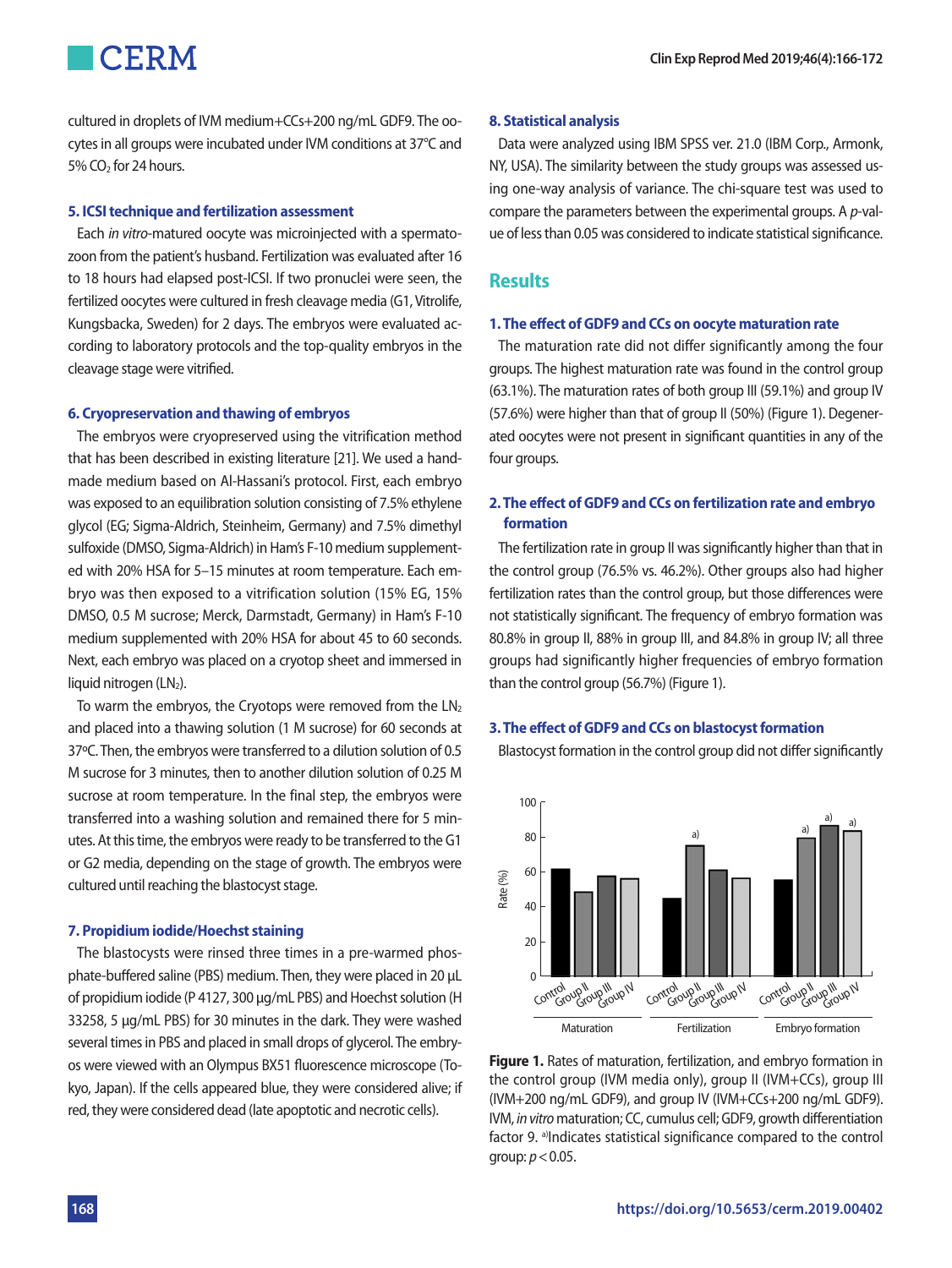## FRM



**Figure 2.** Blastocyst staining with propidium iodide and Hoechst dye. (A) A blastocyst from group II; the living cells appeared blue and the dead cells appeared red. (B) Blastocyst formation in the control group; the number of cells did not differ significantly between the groups.



**Figure 3.** The blastocyst viability rate in the control group (IVM media only), group II (IVM+CCs), group III (IVM+200 ng/mL GDF9), and group IV (IVM+CCs+200 ng/mL GDF9). IVM, *in vitro* maturation; CC, cumulus cell; GDF9, growth differentiation factor 9. Statistical significance: a)*p*< 0.05; b)*p*< 0.01.

from blastocyst formation in the experimental groups. Additionally, blastocyst formation was not significantly different between groups II and III ( $p = 0.86$ ), groups II and IV ( $p = 0.68$ ), or groups III and IV (*p*= 0.98) (Figure 2).

#### **4. The effect of GDF9 and CCs on blastocyst viability**

The mean blastocyst viability rate of group II (58.16%) was significantly higher than that of the control group (37.78%, *p*= 0.007). The mean rate of blastocyst viability in group III (55.91%) was also significantly higher than that of the control group  $(p= 0.02)$ . Finally, the blastocyst viability rate of group IV (55.95%) was again significantly higher than that of the control  $(p= 0.02)$ . No statistically significant differences were found between the blastocyst viability rates of groups II, III, and IV (*p*> 0.05). The blastocyst viability rates of the four groups are shown in Figure 3.

### **Discussion**

Based on the results of this study, the maturation and blastocyst formation rates during COH cycles were not significantly different among the 4 groups under study. However, the use of GDF9 in the IVM culture media did significantly increase the rates of both embryo formation and blastocyst viability. Additionally, CC cells enhanced the rates of fertilization, embryo formation, and viability in blastocysts generated from vitrified cleavage embryos. It has been shown that approximately 15%–20% of the retrieved oocytes in COH protocols are immature. The use of immature oocytes can be an appealing option for some patients, such as PCOS and cancer patients who are unable to take medicine to stimulate the growth of additional oocytes. Female gamete cryopreservation is an option for these patients, especially in cases involving chemotherapy or radiation [22,23].

Embryos differ in their susceptibility to freezing depending on their stage, from zygote to blastocyst. At each stage of embryonic development, certain proteins and enzymes are made, and the embryo's energy sources change from simple materials, such as pyruvate and lactate, to more complex substances, such as glucose and fatty acids.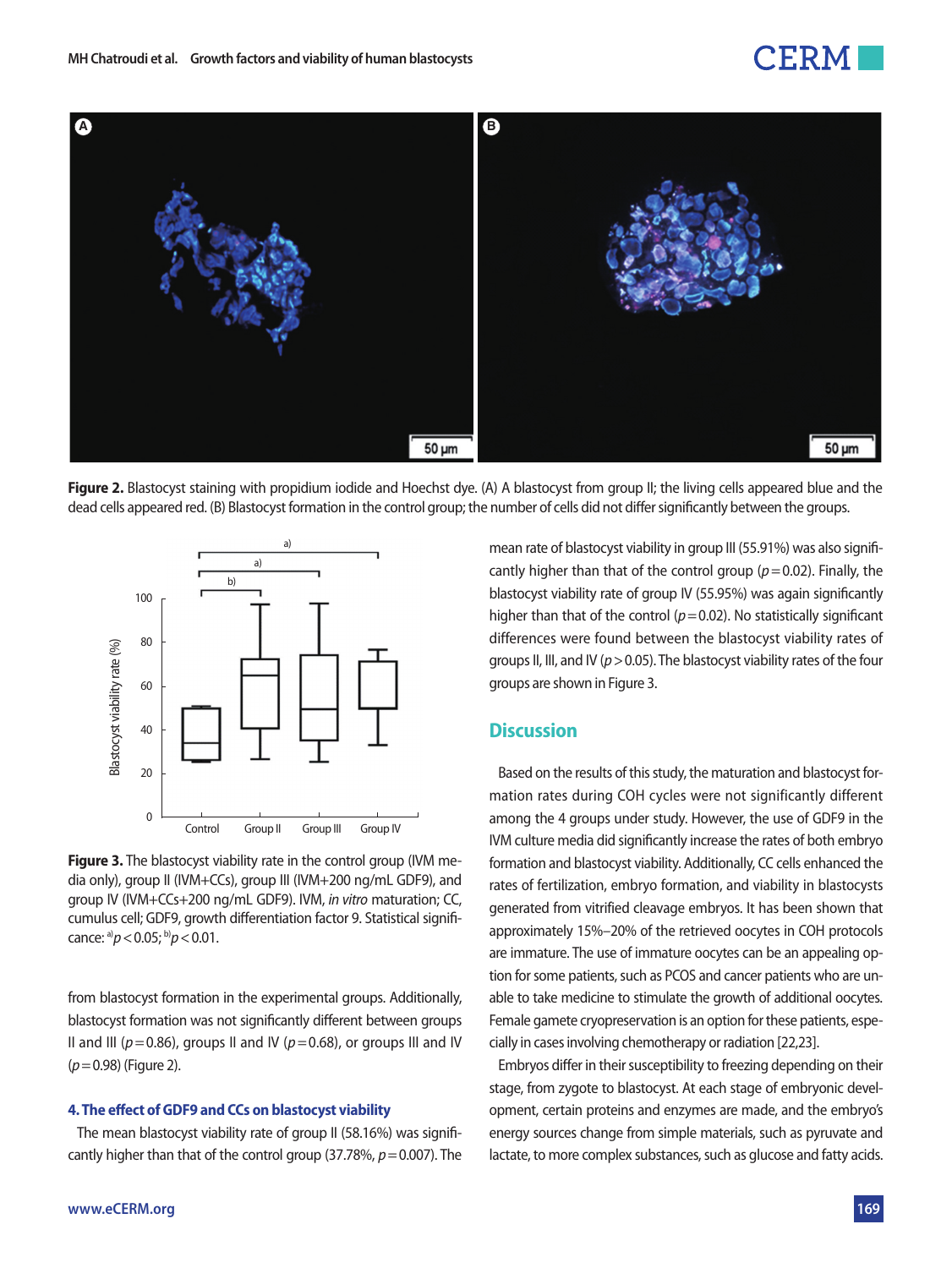During each cell cycle, the amount of DNA in the embryo increases, and the structure and permeability of the cell membrane, as well as the ultrastructure and thickness of the zona pellucida, change as the embryo develops [24]. It can therefore be concluded that oocytes in different stages display different responses to temperature shocks. The resistance of oocytes to injuries during the freezing process was found to be different in the GV, MI, and MII stages due to differences in cellular structure [25]. It has been observed that temperature fluctuations have a direct effect on the cellular and chromosomal organization of MII oocytes in many species. Complete or relative disorder of microtubules was observed after cooling MII oocytes to room temperature or even lower. Poor embryonic development in a laboratory environment may be an important factor in reduced implantation, and consequently, in reduced pregnancy rates [26].

In previous studies, cryopreservation of single-cell embryos up to the blastocyst stage showed that embryos at the morula stage tolerated the conditions of vitrification. In contrast, two-cell and blastocyst embryos were unable to tolerate the freezing conditions [27,28]. Van der Auwera et al. [27] showed that the concentration and duration of the cryopreservation solution, cell size, membrane permeability, and the stage of embryonic development are important factors that influence the success of vitrification. The vitrification procedure induces ultrastructural alterations, which reduce the competence of cryopreserved oocytes to complete proper maturation. For this reason, it is preferable to first mature the immature oocytes in IVM medium, then vitrify the embryos generated from cleavage of the MII oocytes [29].

In oocyte maturation, the culture medium influences the number of blastocyst cells. Many attempts have been made to increase the quality of the embryo culture media and bring it closer to the natural conditions of the human reproductive system [7]. The maturation rates of oocytes were evaluated in two different commercial media. The maturation rate, spindle morphometric parameters, and cortical granule density were not statistically significantly different compared to *in vivo* conditions [30]. The main barriers to expanding the use of these cells are technical problems and the time taken to prepare the single layer of co-culture cells, as well as the probability of transmitting pathogens through these cells to the embryo. CCs are an exception in this regard, as the cells can be taken from the patient and the preparation steps are simple.

In this study, the maturation rate in the control group was higher than that in the other groups. Similarly to our study, Kim et al. [31] reported that the maturation rate of GV oocytes was not affected by the presence or absence of CCs, perhaps because the denuded oocytes were cultured with a single layer of CCs. However, in this situation, direct connection between the oocyte and the CCs is interrupted, and only paracrine effects remain. Reduced and delayed expression of GDF9 and BMP15 during follicular growth is an important factor in the reduction of oocyte maturation in PCOS patients. GDF9 is a member of the large family of β-growth factors. It plays a role in the growth and development of primary follicles in the ovary, the proliferation of granulosa cells, the rate of ovulation, the cessation of premature ovarian activity, and the differentiation and maturation of oocytes. Evidence supporting the critical role of GDF9 in human fertility has been found in studies exploring the effects of several mutations in GDF9 associated with PCOS. GDF9 has been shown to accumulate in the cytoplasm of oocytes. By upregulating gene expression in the oocyte, it plays an important role in oocyte maturation and CC development [13]. According to the hypothesis derived from this evidence, we expected that embryonic formation would remarkably improve with the addition of GDF9 and CCs to the IVM medium. The results showed that the fertilization rate in group II, as well as embryonic development in all three experimental groups, displayed a significant increase. Additionally, the blastocyst viability rate was significantly higher in the experimental groups than in the control group. In 2014, immature mouse oocytes were evaluated in two different IVM conditions: a control group of oocytes cultured in IVM medium and an experimental group additionally cultured with GDF9 and BMP-15. No improvement in embryonic development was observed to result from the addition of GDF9 and BMP-15 to the IVM media [32]. In a similar study, Su et al. [16] used human GDF9 in IVM with bovine COCs. Their results showed that addition of this factor caused a significant increase in maturation, cleavage, and blastocyst formation, and the number of ICM cells in the group treated with GDF9 was higher than the number in the untreated control group. Additionally, the lowest rate of apoptosis was observed in the GDF9-treated blastocysts. It can be concluded that preparation and improvement of the IVM medium caused an increase in the viability rate of the embryos. Until now, no reports have examined the effect of GDF9 and co-culture with CCs on the formation and viability of human blastocyst cells. Our results showed that application of exogenous GDF9 and co-culture with CCs in IVM improved the viability of the blastocysts. Therefore, exposure of GV oocytes to GDF9 and CCs can potentially increase the chance of fertility.

## **Conflict of interest**

No potential conflict of interest relevant to this article was reported.

## **Acknowledgments**

This paper was extracted from MSC thesis of Mahla Honari Chatroudi and financially supported by Shahid Sadoughi University of Medical Sciences, Yazd, Iran. The authors would like to thank the staff of our institute.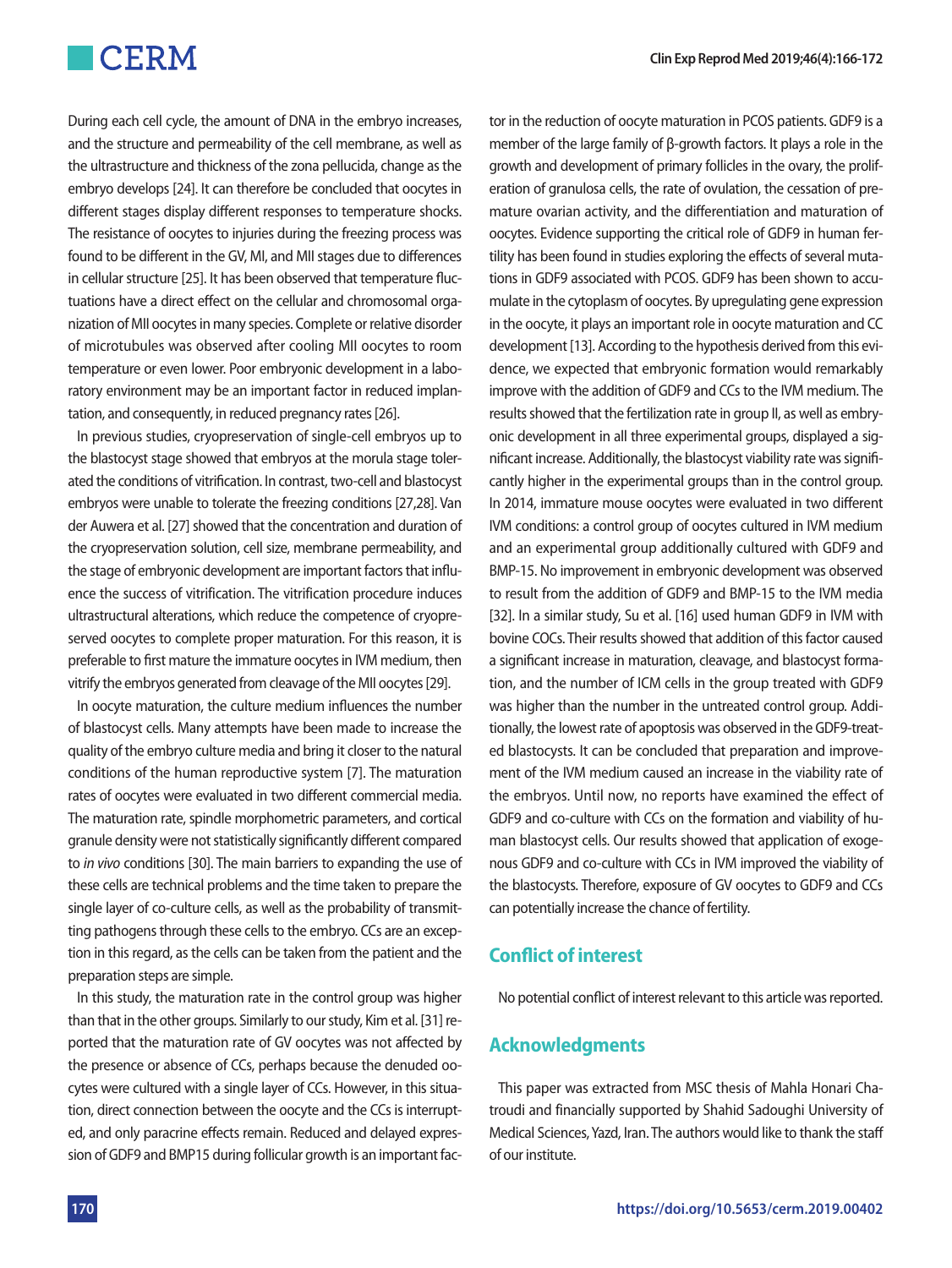## CERM.

## **Author contributions**

Conceptualization: MAK, SA. Funding acquisition: MHC. Methodology: MHC, MAK. Project administration: AS, SS. Writing - original draft: MAK. Writing - review & editing: FA.

## **References**

- 1. Faramarzi A, Khalili MA, Ashourzadeh S, Palmerini MG. Does rescue in vitro maturation of germinal vesicle stage oocytes impair embryo morphokinetics development? Zygote 2018;26:430-4.
- 2. Omidi M, Khalili MA, Ashourzadeh S, Rahimipour M. Zona pellucida birefringence and meiotic spindle visualisation of human oocytes are not influenced by IVM technology. Reprod Fertil Dev 2014;26:407-13.
- 3. Trounson, A, Gosden R, Eichenlaub-Ritter U. Biology and pathology of the oocyte: role in fertility, medicine and nuclear reprograming. Cambridge: Cambridge University: 2013.
- 4. Ashourzadeh S, Khalili MA, Omidi M, Mahani SN, Kalantar SM, Aflatoonian A, et al. Noninvasive assays of in vitro matured human oocytes showed insignificant correlation with fertilization and embryo development. Arch Gynecol Obstet 2015;292:459-63.
- 5. Salustri A, Yanagishita M, Hascall VC. Synthesis and accumulation of hyaluronic acid and proteoglycans in the mouse cumulus celloocyte complex during follicle-stimulating hormone-induced mucification. J Biol Chem 1989;264:13840-7.
- 6. Swain JE, Carrell D, Cobo A, Meseguer M, Rubio C, Smith GD. Optimizing the culture environment and embryo manipulation to help maintain embryo developmental potential. Fertil Steril 2016;105:571-87.
- 7. Sanchez F, Lolicato F, Romero S, De Vos M, Van Ranst H, Verheyen G, et al. An improved IVM method for cumulus-oocyte complexes from small follicles in polycystic ovary syndrome patients enhances oocyte competence and embryo yield. Hum Reprod 2017;32:2056-68.
- 8. Diaz FJ, Wigglesworth K, Eppig JJ. Oocytes determine cumulus cell lineage in mouse ovarian follicles. J Cell Sci 2007;120(Pt 8):1330-40.
- 9. Zhu XM, Zhu YM, Xu CM, Qian YL, Jin F, Huang HF. Autologous mature follicular fluid: its role in in vitro maturation of human cumulus-removed oocytes. Fertil Steril 2008;90:1094-102.
- 10. Li Y, Li RQ, Ou SB, Zhang NF, Ren L, Wei LN, et al. Increased GDF9 and BMP15 mRNA levels in cumulus granulosa cells correlate with oocyte maturation, fertilization, and embryo quality in humans. Reprod Biol Endocrinol 2014;12:81.
- 11. Juengel JL, Hudson NL, Heath DA, Smith P, Reader KL, Lawrence SB, et al. Growth differentiation factor 9 and bone morphoge-

netic protein 15 are essential for ovarian follicular development in sheep. Biol Reprod 2002;67:1777-89.

- 12. Mazerbourg S, Klein C, Roh J, Kaivo-Oja N, Mottershead DG, Korchynskyi O, et al. Growth differentiation factor-9 signaling is mediated by the type I receptor, activin receptor-like kinase 5. Mol Endocrinol 2004;18:653-65.
- 13. Pangas SA, Matzuk MM. The art and artifact of GDF9 activity: cumulus expansion and the cumulus expansion-enabling factor. Biol Reprod 2005;73:582-5.
- 14. Belli M, Shimasaki S. Molecular aspects and clinical relevance of GDF9 and BMP15 in ovarian function. Vitam Horm 2018;107: 317-48.
- 15. Gilchrist RB, Ritter LJ, Myllymaa S, Kaivo-Oja N, Dragovic RA, Hickey TE, et al. Molecular basis of oocyte-paracrine signalling that promotes granulosa cell proliferation. J Cell Sci 2006;119(Pt 18):3811-21.
- 16. Su YQ, Sugiura K, Eppig JJ. Mouse oocyte control of granulosa cell development and function: paracrine regulation of cumulus cell metabolism. Semin Reprod Med 2009;27:32-42.
- 17. Gilchrist RB, Ritter LJ, Armstrong DT. Oocyte-somatic cell interactions during follicle development in mammals. Anim Reprod Sci 2004;82-83:431-46.
- 18. Sugiura K, Pendola FL, Eppig JJ. Oocyte control of metabolic cooperativity between oocytes and companion granulosa cells: energy metabolism. Dev Biol 2005;279:20-30.
- 19. Sanchez F, Adriaenssens T, Romero S, Smitz J. Different folliclestimulating hormone exposure regimens during antral follicle growth alter gene expression in the cumulus-oocyte complex in mice. Biol Reprod 2010;83:514-24.
- 20. Vaccari S, Horner K, Mehlmann LM, Conti M. Generation of mouse oocytes defective in cAMP synthesis and degradation: endogenous cyclic AMP is essential for meiotic arrest. Dev Biol 2008;316: 124-34.
- 21. Al-Hasani S, Ozmen B, Koutlaki N, Schoepper B, Diedrich K, Schultze-Mosgau A. Three years of routine vitrification of human zygotes: is it still fair to advocate slow-rate freezing? Reprod Biomed Online 2007;14:288-93.
- 22. Yazdanpanah F, Khalili MA, Eftekhar M, Karimi H. The effect of vitrification on maturation and viability capacities of immature human oocytes. Arch Gynecol Obstet 2013;288:439-44.
- 23. Khalili MA, A Nottola S, Shahedi A, Macchiarelli G. Contribution of human oocyte architecture to success of in vitro maturation technology. Iran J Reprod Med 2013;11:1-10.
- 24. Khalili MA, Maione M, Palmerini MG, Bianchi S, Macchiarelli G, Nottola SA. Ultrastructure of human mature oocytes after vitrification. Eur J Histochem 2012;56:e38.
- 25. Izadi M, Eftekhar-Vaghefi SH, Akbari H, Asadi-Shekari M, Mokh-